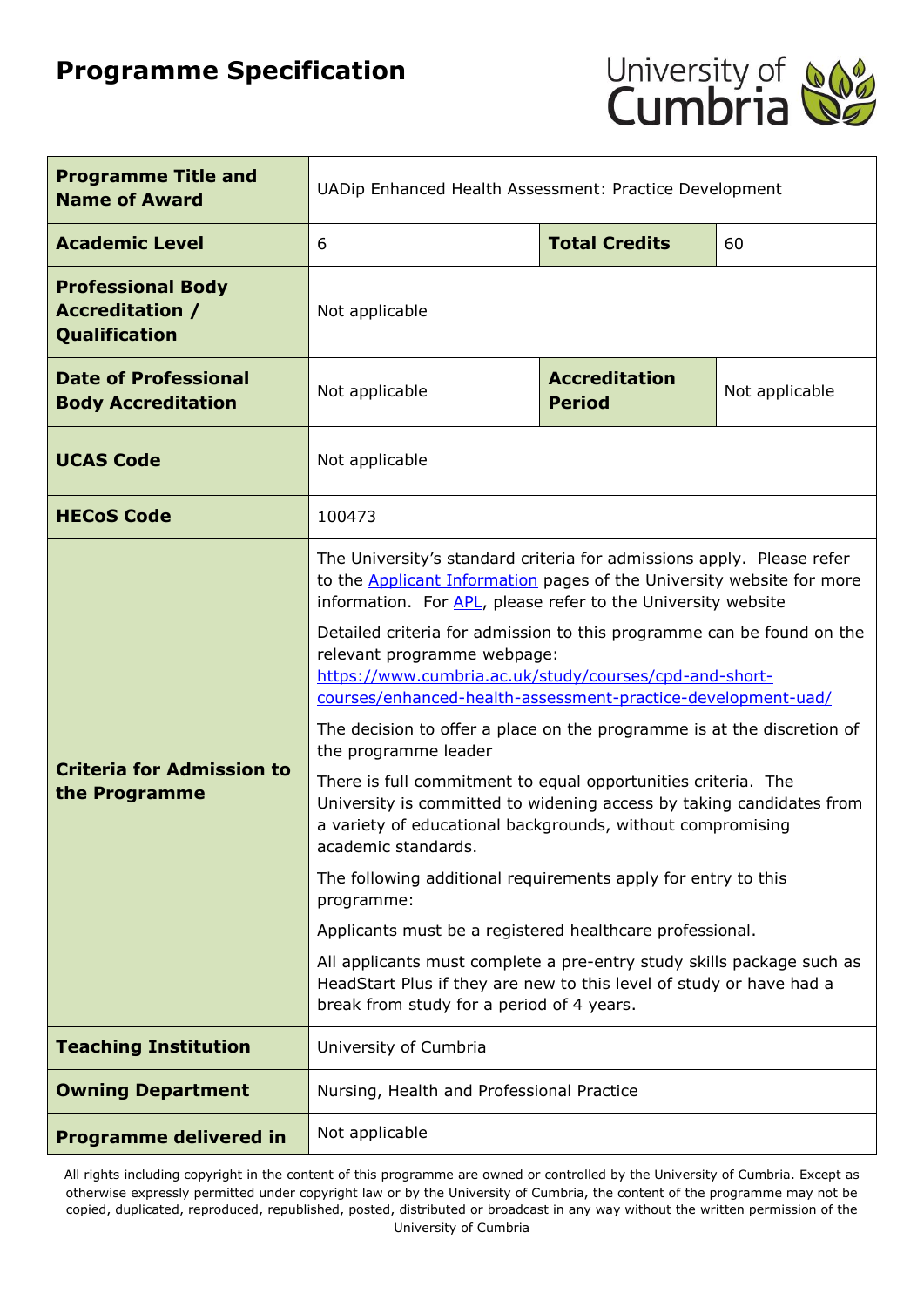| conjunction with                                               |                                                                                                                                   |  |
|----------------------------------------------------------------|-----------------------------------------------------------------------------------------------------------------------------------|--|
| <b>Principal Mode of</b><br><b>Delivery</b>                    | Blended Learning, Distance Learning                                                                                               |  |
| <b>Pattern of Delivery</b>                                     | Part-Time                                                                                                                         |  |
| <b>Delivery Site(s)</b>                                        | All UoC campuses, approved partner locations, or off-site at employer<br>premises (subject to the policy for off-site delivery)   |  |
| <b>Programme Length</b>                                        | Part-Time: Up to 2 years standard, 4 years maximum                                                                                |  |
| <b>Higher Education</b><br><b>Achievement Report</b><br>(HEAR) | Upon successful completion of this programme, you may receive a<br>Diploma Supplement/Higher Education Achievement Report (HEAR). |  |
| <b>Exit Awards</b>                                             | Not applicable                                                                                                                    |  |
| <b>Period of Approval</b>                                      | August 2019 - July 2025                                                                                                           |  |

This programme has been approved (validated) by the University of Cumbria as suitable for a range of delivery modes, delivery patterns, and delivery sites. This level of potential flexibility does not reflect a commitment on behalf of the University to offer the programme by all modes/patterns and at all locations in every academic cycle. The details of the programme offered for a particular intake year will be as detailed on the programme webpage.

## **Cumbria Graduate Attributes**

Throughout your studies, you will be provided with the skills and knowledge relevant to the global workplace. All successful graduates of the University of Cumbria will be:

- Enquiring and open to change
- Self-reliant, adaptable and flexible
- Confident in your discipline as it develops and changes over time
- Capable of working across disciplines and working well with others
- Confident in your digital capabilities
- Able to manage your own professional and personal development
- A global citizen, socially responsible and aware of the potential contribution of your work to the cultural and economic wellbeing of the community and its impact on the environment
- A leader of people and of places
- Ambitious and proud

#### **Programme Features**

Our long-established Practice Development Framework comprises tailor-made continuing professional development (CPD) for all healthcare professionals including nurses, occupational therapists,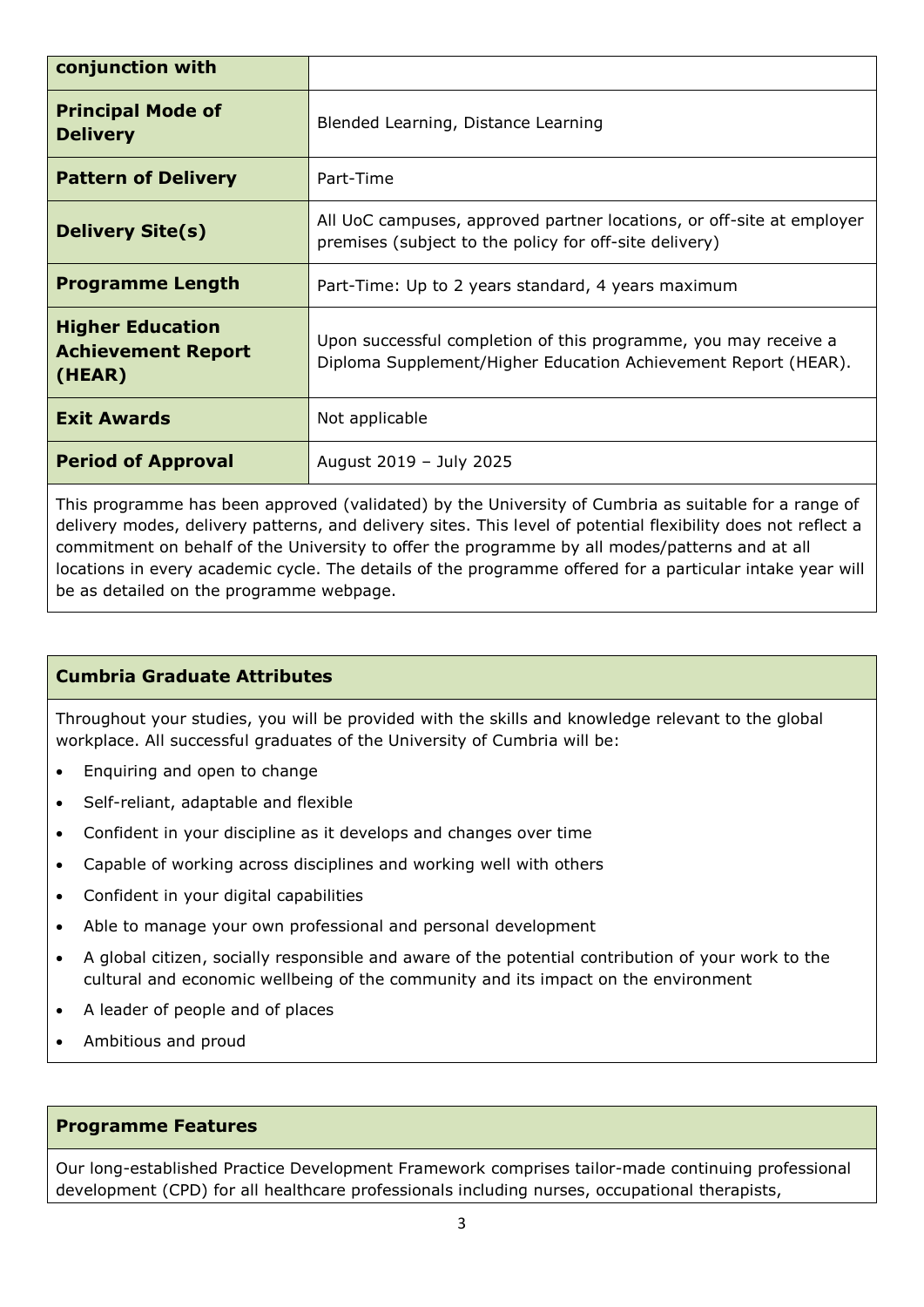physiotherapists, radiographers, paramedics as well as unregistered staff working in the health, wellbeing and social care sector. Programmes within the framework have been designed to meet the needs of anyone interested in developing their professional and personal knowledge and expertise to develop excellence in practice within community, workplace and health and social care settings. Studying with us you will be offered the opportunity of tailoring your own programme of study, consisting of single modules, short courses or full programmes of study. Delivery is flexible involving online distance learning and/or on campus study. Potentially, credits from other programmes you have studied can be taken into account and there are flexible funding options available, with the option to pay on a module-by-module basis or via a student loan where appropriate.

Programmes within the Practice Development Framework provide accessible higher education opportunities at a level which is appropriate to you, the student. The programmes utilise a collaborative approach in the provision of inclusive person-centred continuing professional development education, which is responsive to market demand and which has been developed following extensive engagement with employers, current students and external commissioners. Whilst undertaking this programme of study, you will be introduced to and experience the process of transformative learning, founded upon personal critical reflection which will develop you as a knowledgeable, flexible, enquiring practitioner, capable of problem solving and leading innovative approaches.

Your programme *"will include content which is relevant to the world of work, emphasising problemsolving and the interaction of theory and practice. It will challenge you intellectually, promoting independence and confidence"* (University of Cumbria, Learning, Teaching and Assessment Strategy [LTA] 2017-22). Equally focussing upon one of the key themes from the same strategy we aim to *"provide an environment for the development of professionally relevant, research informed and innovative programmes".* This theme not only provides a foundation for your chosen area of study, but it also recognises the importance of using a clear educational curriculum model and framework to structure your programme, with you as the learner being central to this process.

Focussing on the knowledge and skills required for your employment, the curriculum accommodates the latest contemporary practice developments, key elements of reflective practice and transformative learning. Our University of Cumbria graduate attributes recognise the importance of you being *"selfreliant, adaptable and flexible"* in your thinking and practice. This will be reflected in developing and enhancing your skills of enquiry and encouraging you to be *"open to change"* embracing the principles which underpin transformative learning. Our collaborative approach to learning has underpinned Practice Development programmes for many years and moving forward together we can support you as you adopt and benefit from the transformative learning process, which indicates an ongoing change and reflects the importance of life-long learning.

Managed by an overall framework leader, with individual programme leaders for each target award, the Practice Development Framework is based on the principles of credit accumulation (and transfer), flexibility and choice. You may be able to transfer existing internal (University of Cumbria) credit into your award, providing you can demonstrate currency and applicability of the credit to the award. Each programme incorporates a pre-determined selection of relevant health, wellbeing and social care modules which have been validated for stand-alone delivery. You will have the opportunity to accumulate credit through the completion of those modules which are most appropriate to you and your practice. The number and type of modules will depend on your desired target award. For those students studying on a module-by-module basis, once the appropriate amount of credit has been acquired, you will be able to transfer the credit into a named award (providing you meet the entry criteria for that award) and providing the requirements in relation to core and optional modules for the award have been achieved.

The Practice Development Framework incorporates a variety of bespoke negotiated and work based learning modules which have been explicitly designed to meet the needs of learners who are already working in a wide range of practice situations. Flanagan *et al* (2000) describe work-based learning as a means for integrating university level learning with learning from experience in the workplace, the bringing together of self-knowledge, expertise at work and formal knowledge. Work-based learning is a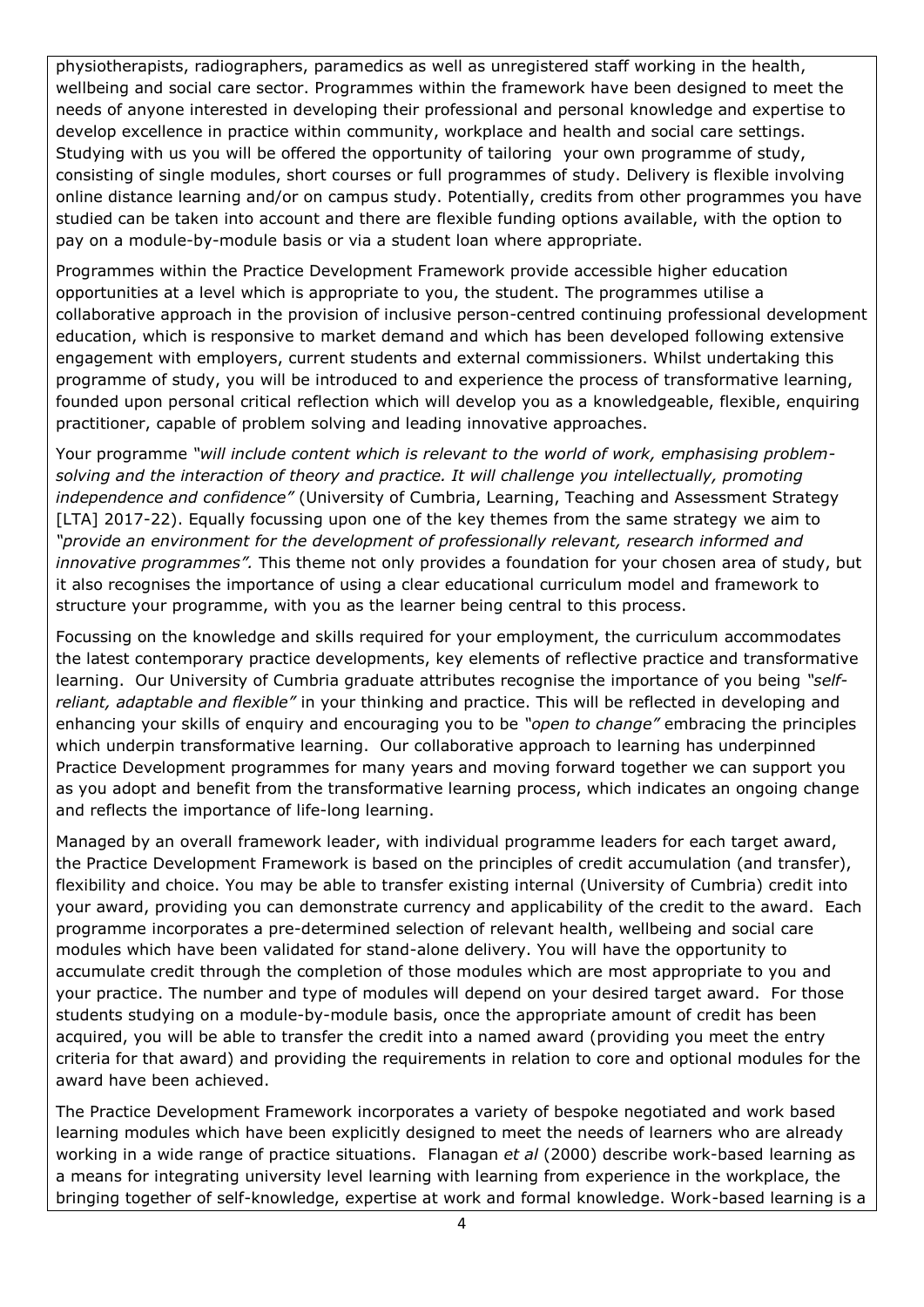learning process rather than a teaching process, which encourages you to take responsibility for your own learning and develops attitudes and skills towards lifelong learning (Chapman and Howkins, 2003). These 'shell' modules allow you to undertake focussed study, relevant to you and your place of work which is directed by a pre-determined set of generic learning outcomes to ensure academic rigour and consistency is maintained. The nature of the content and assessed work will be determined cooperatively by you and / or your employer (where relevant) and a designated subject tutor.

Proposals to undertake either negotiated (NL) or work based learning (WBL) are submitted to the module leader for approval during the preceding semester. A designated subject tutor is appointed to supervise your study. Working with your tutor, you will agree a learning contract, specifying the exact focus and content of your NL / WBL module. This will detail your personal aims and specify the learning outcomes and agreed assessment activities which you will undertake in order to fully address the generic, pre-determined learning outcomes. Your tutor will assist you to identify key learning resources related to the area of study.

The assessment activity will be appropriate to the module content and may include an assessment of skills as well as knowledge, as appropriate to the subject of the NL/WBL. The learning contract will be submitted as part of the final coursework. For WBL, a practice-designated mentor will provide support and guidance within your workplace, the exact nature of this support will be agreed within the learning contract and approved by the tutor.

In the case of the **UADip Enhanced Health Assessment: Practice Development**, you will be required to undertake the following core modules:

- Consultation and Physical Examination: Health Assessment Skills (20 credits)
- Clinical Judgement and Decision making (40 credits).

This programme of study has been created to align with workforce development and supports the progression of staff, in accordance with the standards set by professional, statutory and regulatory bodies such as the Nursing and Midwifery Council (NMC), the Health and Care Professions Council (HCPC)and the General Pharmaceutical Council (GPhC). The 2 modules of this programme are contemporary, in that they meet the needs of the stakeholders and will continue to do so in the future.

This programme will give you knowledge, understanding and competency in communication, consultation and history taking skills, along with physical examination and clinical decision-making skills. Once seen as the remit of the medical profession, these skills are now widely utilised in healthcare practice by many different health professions. This meets the changing demands within the clinical environment within all healthcare professions. Changes to roles and responsibilities have been inevitable and in recent times, we have seen students from many health professions gain enhanced assessment skills, which they have utilised in their practice. Nurses, paramedics, physiotherapists, occupational therapists and pharmacists, now study these modules in order to develop their practice and improve the service they provide to patients/service users. This programme and the modules within it, support self-development whilst meeting the demands of the services in which you practice. It will enhance your assessment, examination and clinical decision making skills. Although it does not confer upon you the status of advanced practitioner or diagnostician, these enhanced skills will allow you to fulfil a practice gap which exists between post-registration practitioner and advanced practitioner. It will develop your history taking and physical examination skills, to a level where you are able to differentiate normal from abnormal presentations, communicate your findings accurately to clinical colleagues and refer appropriately those who may require more detailed assessment or management.

The practical skills learned in the Consultation and Physical Examination module will be assessed in practice. Mentors/Facilitators are required for this process and will be required to complete a Mentor Nomination form. This will need to be approved by an appropriate line manager. There is ongoing support for the Mentors/Facilitators throughout your studies and they are encouraged to contact your University Personal Tutor at any point. They will also have access to a Practice Facilitator handbook,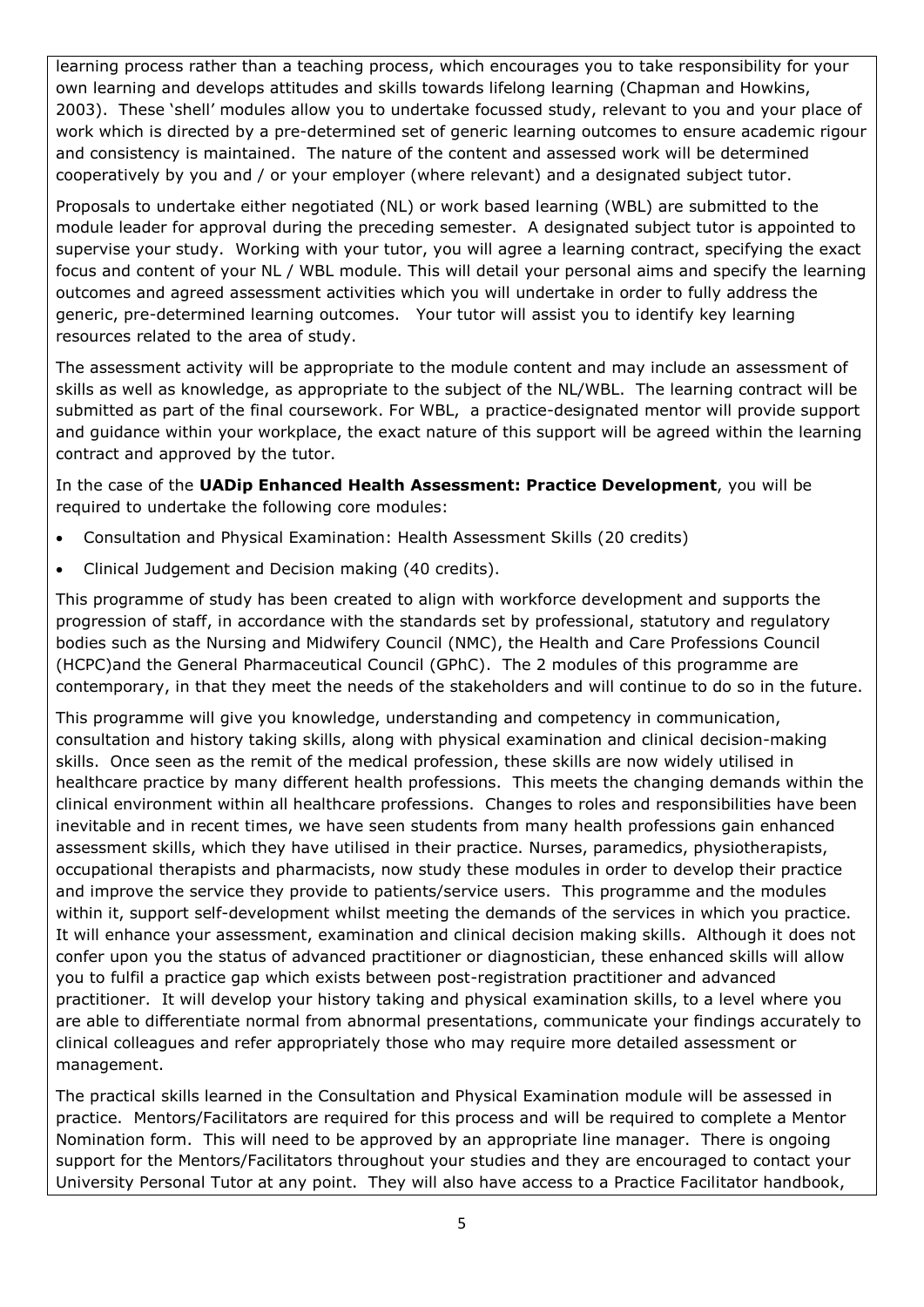which gives guidance on their role of mentoring/facilitating you through your practice based competency assessments.

Following completion of the UADip Enhanced Health Assessment: Practice Developmentprogramme, the framework facilitates seamless progression to the BSc (Hons) Practice Development and subsequent progress to Level 7 study.

## **Aims of the Programme**

The overall aims of the Programme are to:

- 1. Provide you with the opportunity to develop intellectual, analytical, and problem solving skills which encourage the development of mature and independent decision making and reasoned judgement.
- 2. Develop conceptual knowledge and practical understanding of how techniques of enquiry enable the critical analysis, interpretation and application of contemporary evidence within your sphere of influence.
- 3. Develop graduate key attributes within the lifelong learning context.
- 4. Facilitate the development of you as a leader and/or change agent, able to respond to a dynamic practice environment.
- 5. Provide a learning experience which promotes the application of a robust client/user focus and a collaborative approach to both learning and practice.

#### **Level Descriptors**

Level Descriptors describe in general terms the expected outcomes you will achieve at each level of study as you progress through your programmes. They describe the relative demand, complexity, depth of learning and learner autonomy associated with a particular level of learning and achievement. The University's Level Descriptors are aligned to the national [Framework for Higher Education](http://www.qaa.ac.uk/en/Publications/Documents/qualifications-frameworks.pdf)  [Qualifications](http://www.qaa.ac.uk/en/Publications/Documents/qualifications-frameworks.pdf) (FHEQ) and are a key mechanism for ensuring the academic standards of the University's provision.

At Level 6: (Usually Year 3 undergraduate), you will be able to demonstrate that you have the ability:

- To critically review, consolidate and extend a systematic and coherent body of knowledge.
- Critically evaluate concepts and evidence from a range of resources.
- Transfer and apply subject-specific, cognitive and transferable skills and problem solving strategies to a range of situations and to solve complex problems.
- Communicate solutions, arguments and ideas clearly and in a variety of forms.
- Exercise considerable judgement in a range of situations.
- Accept accountability for determining and achieving personal and group outcomes.
- Reflect critically and analytically on personal and work place experience in the light of recent scholarship and current statutory regulations.

#### **Programme Outcomes – Knowledge and Understanding**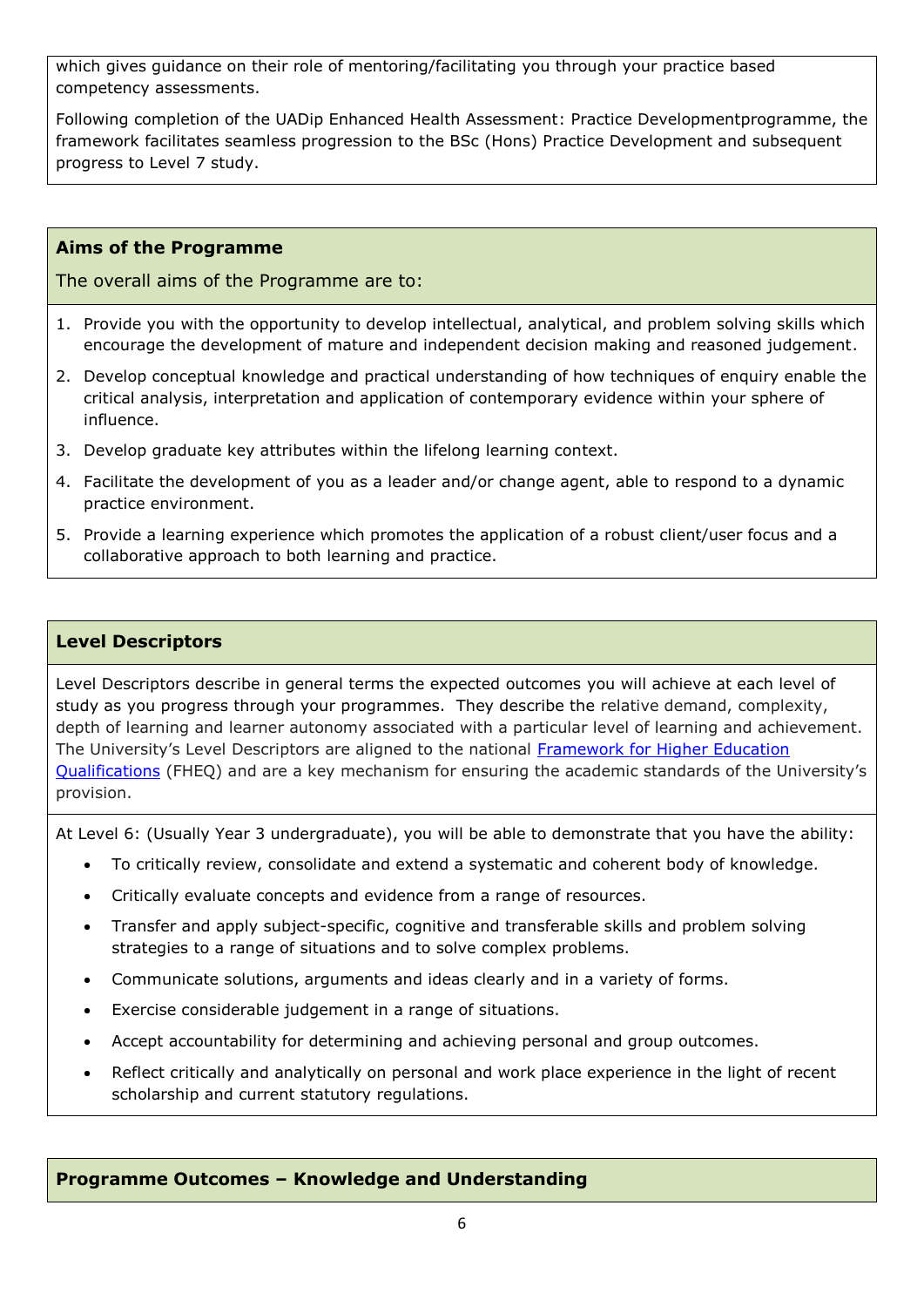The programme provides opportunities for you to develop and demonstrate the following:

#### **After 60 credits study (UADip) you will be able to demonstrate understanding of:**

**K1**. The evidence, theories and policy drivers that underpin decision making and judgement in holistic health and social care practice

**K2.** The professional, ethical and legal perspectives of health and social care practice, including diversity and cultural issues in the community and workplace

**K3.** The need for and constraints of developing reflective practice, managing change and of multiprofessional working including concepts and frameworks for transformative reflection, collaborative and partnership working

## **Programme Outcomes – Skills and other Attributes (including Employability Skills)**

The programme provides opportunities for you to develop and demonstrate the following:

#### **After 60 credits of study (UADip) you will be able to:**

**S1**. Make sound professional judgements and utilise different modes of decision making

**S2.** Search for, critically analyse and apply a contemporary evidence base for practice

**S3.** Use information technology effectively, as a resource of information, as a learning aid and for the presentation of information

**S4.** Take responsibility for own learning and development using transformative reflection to analyse own capabilities, plan and implement actions within required deadlines

## **External and Internal Reference Points**

The following Subject Benchmark Statements and other external and internal reference points have been used to inform the Programme Outcomes:

- Public Health England (2017) consultation document [Facing the Facts, Shaping the Future](https://www.hee.nhs.uk/our-work/workforce-strategy) (a draft health and care workforce strategy for England to 2027)
- **[QAA Subject Benchmark Statement: Health Studies](https://www.qaa.ac.uk/docs/qaa/subject-benchmark-statements/sbs-health-studies-16.pdf?sfvrsn=779ff781_8)** (2016)
- [QAA Subject Benchmark Statement: Paramedics](https://www.qaa.ac.uk/docs/qaa/subject-benchmark-statements/sbs-paramedics-16.pdf?sfvrsn=9594f781_12) (2016)
- [College of Paramedics, Post-Registration Career Framework](https://www.collegeofparamedics.co.uk/publications/post-reg-career-framework) (2018)
- [Transforming Urgent and Emergency Care Services in England](https://www.england.nhs.uk/wp-content/uploads/2015/06/trans-uec.pdf) (NHS England, 2015)
- [UoC Learning, Teaching and Assessment Strategy](https://www.cumbria.ac.uk/media/university-of-cumbria-website/content-assets/public/aqs/documents/LearningTeachingAssessmentStrategy.pdf)
- [UoC Strategic Plan 2017-2020](https://www.cumbria.ac.uk/about/publications/strategic-plan/)
- UoC Department of Nursing, Health and Professional Practice Business Plan 2016-2021
- [UoC Academic Regulations and Academic Procedures and Processes](https://www.cumbria.ac.uk/about/organisation/professional-services/academic-quality-and-development/academic-regulations/)

#### **Graduate Prospects**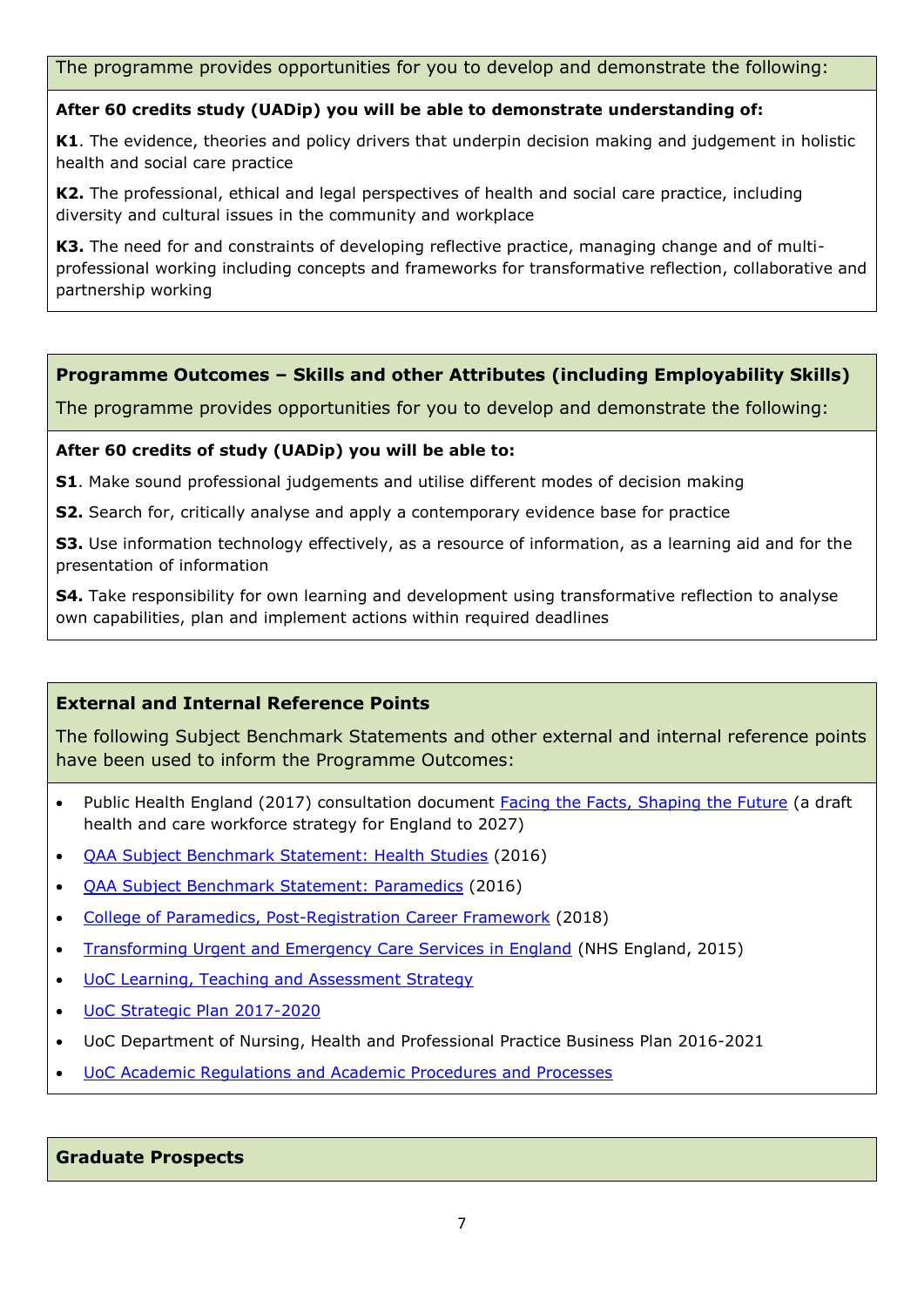Completion of this programme of study will enhance employability and career prospects. This may manifest in a number of ways, for example, you may use this qualification to gain promotion within your professional role or to develop or extend your sphere of practice.

This programme will enable you to develop competence and confidence in your role, increasing your career prospects and the ability to work as an autonomous practitioner.

## **Learning, Teaching and Assessment Strategies employed to enable the Programme Outcomes to be Achieved and Demonstrated**

As a student at the University of Cumbria, you are part of an inclusive learning community that recognises diversity. You will have opportunities to learn by interacting with others in a collegiate, facilitative and dynamic learning environment. Teaching, assessment and student support will allow equal and equitable opportunities for you to optimise your potential and develop autonomy.

We seek to create a stimulating and innovative community of learning, whether encountered on campus or at a distance. Facilitated by our expert practitioner staff, you will experience a learning environment that is well equipped, flexible, and stimulating.

The University of Cumbria , Learning, Teaching and Assessment Strategy (LTA, 2017-22) underpins all aspects of the Practice Development Framework.

The framework is designed to be flexible, utilising the full range of UoC digital resources and supported communication through learning technology (including online and distributed places for learning). Learning is based in both academic study and practice environments. You are actively facilitated to use, apply and integrate your developing knowledge within your practice and to develop an enquiring, evaluative approach to your study and practice, through a transformative learning experience.

Where specifically included, work based learning is facilitated by a practice designated mentor, supported by the University.

## **Learning and Teaching Methods will:**

- Promote the development of inclusive practice and address a range of learner types
- *"Scheduled learning and teaching"* encompasses a variety of approaches to learning and teaching across the framework. Strategies include online and / or class-based workshop activities, facilitated discussion and debate, tutorials, guided study and reading, work based learning, reflection on practice
- Use learning technology to promote your learning and achievement, for example through the use of mobile technology, podcasts, webinars
- Provide active learning and social learning opportunities
- Provide appropriate engagement and facilitation models for distance, online and flexible learning students
- Provide opportunities for you to select modules appropriate to your professional context thus fostering employability prospects
- Foster aspiration and career readiness through work-based, experiential and inter-professional learning
- Be relevant to the needs of your workplace, emphasising problem-solving and the interaction of theory and practice
- Use research-informed teaching, drawing on health, social care and workplace knowledge and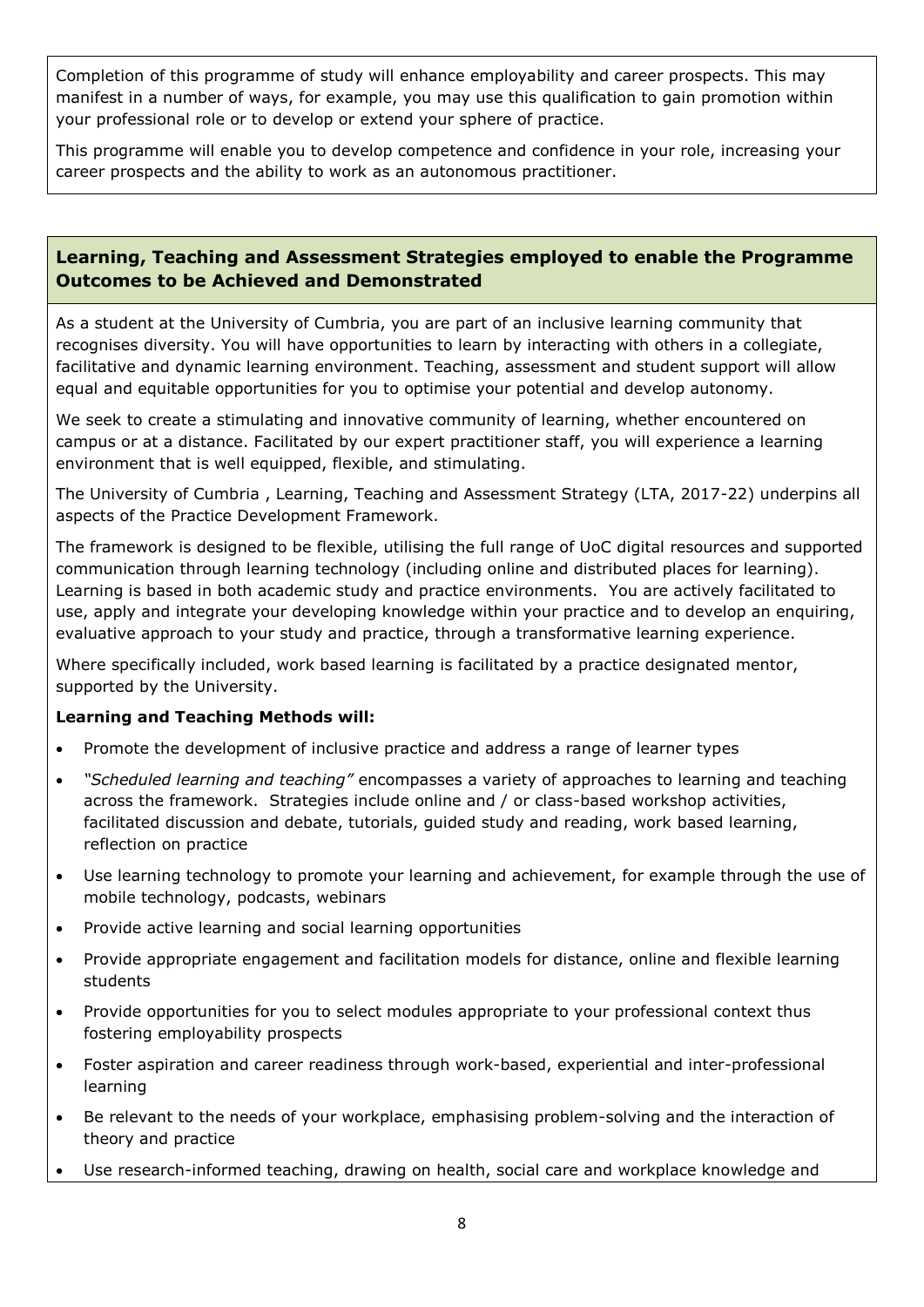#### expertise

The framework is successfully delivered by a team of specialist, experienced lecturers, ensuring learning and teaching methods are contemporary and contextually relevant.

#### **Summative and Formative Assessment Methods:**

- Assessment load is minimised for your benefit whilst upholding robust academic standards
- Are designed to provide a creative and balanced strategy across the programme.
- Provide a range of authentic, engaging and challenging formative assessment activities which as well as being important for learning, promote the value of formative assessment and contribute to the successful completion of the summative assignment task(s). Examples include quizzes, group work, peer review, presentations, reflection, tutorials, online activities which are designed to generate feedback on performance in order to improve learning
- Enable the valid testing of the programme learning outcomes, through a variety of summative *"written assignments"* including for example; portfolio, case study, reports, reflective accounts, response to peer review, academic essays, appraisal of evidence,
- Are relevant to the needs of the workplace, allowing for authentic assessment and effective formative feedback to facilitate your success
- Encourage you to critically reflect on your knowledge and skills development, in order to develop your ability to make sound professional judgements

## **Student Support**

Here at the University of Cumbria you will be supported by many individuals and teams. Some, like your tutors and library services, you will have regular contact with, others work in teams 'behind the scenes', however their valuable contribution to your experience and engagement with the learning process is a significant one and they too have been involved in the development of your modules and programmes, as evidenced by their suggestions (highlighted through the use of quotations below).

Through studying with us you will be able to *"recognise and understand how digital literacy works to enhance your learning"* (LTA, 2017-22)*.* Some of your formative and summative assessments will involve using digital resources to capture your personal learning and this will be linked to the use of 'artefacts' and transformative learning.

Digital technology allows us to access the most up to date information and research especially in relation to care and practice. Accepting that the location and finding of information can be extremely quick, it becomes important to develop your *"abilities to critique the quality and validity of this".* Our academic literacy team (along with your tutors) will encourage you to be discerning in your use of evidence and reference sources to support your academic writing. The literacy team will also encourage you to *"develop your practice voice"* when writing, and *"be able to articulate your learning in relation to practice and the associated decision making process in order to teach others".* This is an important aspect of developing your confidence when writing academically, accepting and recognising the depth of your critical thinking when problem solving in practice and then transferring this process to your academic literacy skills.

In doing this you will obviously have the support from our literacy team and tutors, with both encouraging you to access our Headstart virtual learning study skills package. Here you will be guided through the programme which specifically focuses upon developing your academic writing skills. This will show you how to begin, structure and conclude an assignment for example and reinforce the importance of using the adopted Harvard referencing technique to support your content. Feedback from these teams has led us to involve a teacher from the continuing professional programme in the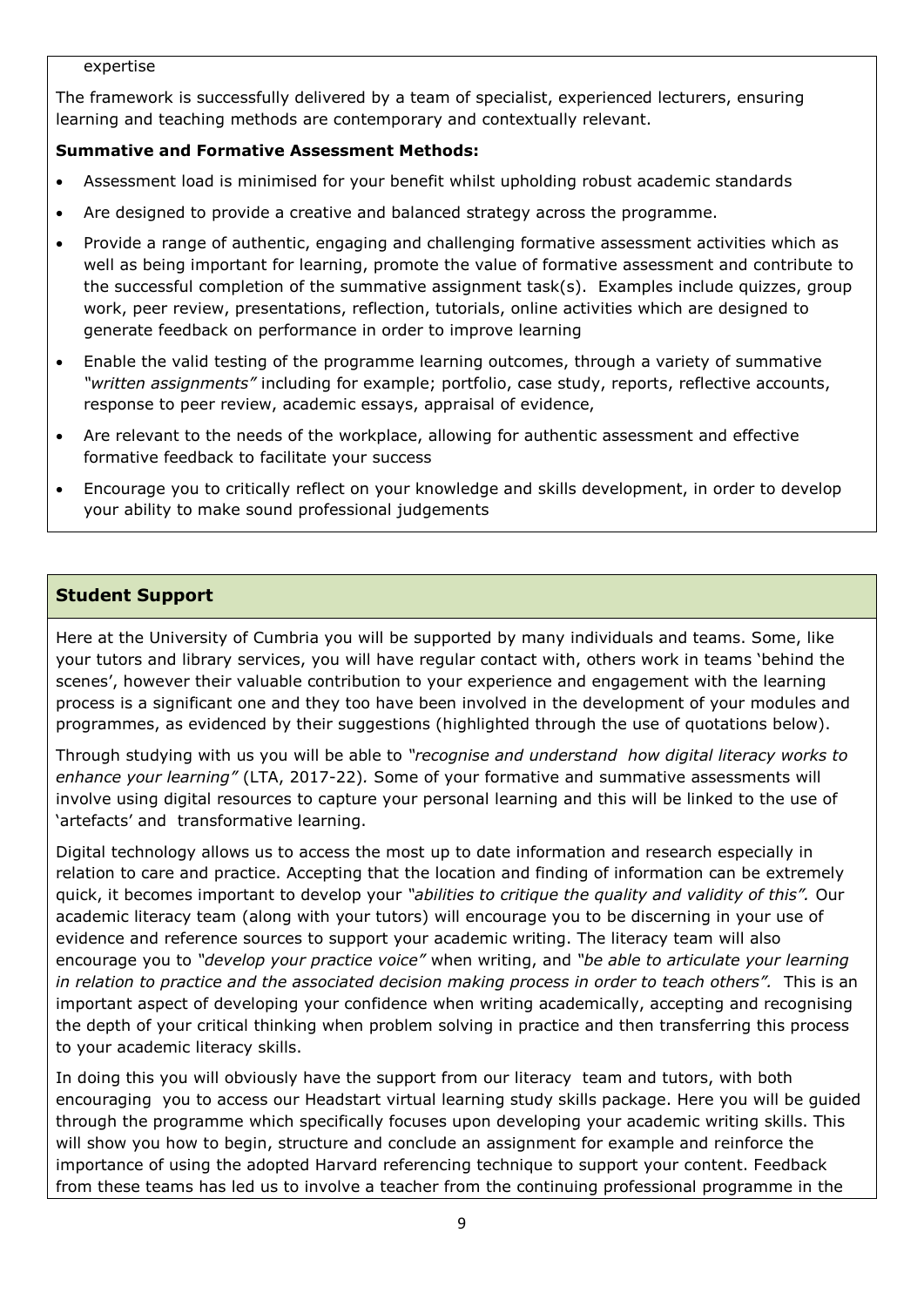initial academic study skills induction. With this collaborative approach you will be able to ground the exploration of literacy skills in your own practice*.*

We provide responsive learner support that promotes student success. Our approach to learner support is designed to support achievement and progression, champion inclusivity and accessibility, prepare you for opportunities beyond study, and promote independence and resilience, enabling you to achieve your potential.

As a student of the University of Cumbria, you will be taught by academics and expert practitioners who facilitate learning through structured inquiry. You will be provided with access to high quality academic resources through physical and digital libraries and will be supported to develop skills that enable you to become a critical, reflective, discerning and independent learner and researcher.

## **Induction**

You will be required to complete a framework-specific induction programme either online or face to face. Induction is used to introduce you to the Practice Development Framework and to the University's systems and resources, including Library Service, Blackboard, Timetabling, Webfolio, etc.

## **Personal Tutoring**

You will also be allocated a Personal Tutor (PT). Regardless of your mode of study (distance learning, blended learning), your Personal Tutor will be proactively involved in the delivery of your programme and will have contact with you throughout your time at the University. They will support your learning and development, including tutorials (face to face, Skype, telephone according your needs), Progress Reviews and other support as outlined in the Personal Tutoring Policy. Regular contact will enable you to plan your personal development needs. Your PT will signpost you to appropriate members of the team, or specific sources of information as appropriate.

## **Personal Development Planning**

Personal development planning is a key function of your PT, who in the case of the Practice Development Framework is charged with supporting you to identify and meet your individual personal and professional learning and development needs. The PT will assume an academic tailoring role which consists of moderating your journey through your programme of study, so that your choice of modules and focus of the assessments is appropriate to both your area of practice and your target award. Your PT will provide support and guidance for your academic development planning.

# **Library and Academic Support (based in Information Services)**

Module leaders will collaborate with Library and Academic Advisors to ensure that your reading lists are current and items are available via the library collections. In order to maximise access, availability and usefulness, ebooks and electronic journal titles will, in most cases, be prioritised. You can access a wide range of great electronic and print content using **OneSearch** and you can find out more about key texts, databases and journals for your subject by accessing the library's [subject resources webpages.](http://my.cumbria.ac.uk/StudentLife/Learning/Resources/Subjects/Home.aspx) Where appropriate, module reading lists will be made available to you electronically using the university's [online reading list system.](https://eu.alma.exlibrisgroup.com/leganto/readinglist/lists)

The [Skills@Cumbria](https://my.cumbria.ac.uk/Student-Life/Learning/Skills-Cumbria/) service can help support your academic skills and success throughout your programme. The service is delivered by a team of professional Library and Academic Advisors. It includes a suite of [online self-help resources](https://my.cumbria.ac.uk/Student-Life/Learning/Skills-Cumbria/) accessible 24/7 via the University's website and Blackboard site. It also provides group and individual advice and guidance accessible through and alongside your course and by different means such as face to face, email or virtual. Visit [skills@cumbria](https://my.cumbria.ac.uk/Student-Life/Learning/Skills-Cumbria/) for more details.

# **IT and Technical Support**

Technology is an invaluable asset when it comes to studying, so it's important you know how to make the most out of the excellent *facilities* we have available. Our aim is to ensure you can access university electronic resources from anywhere or any device, whether on or off campus. The Student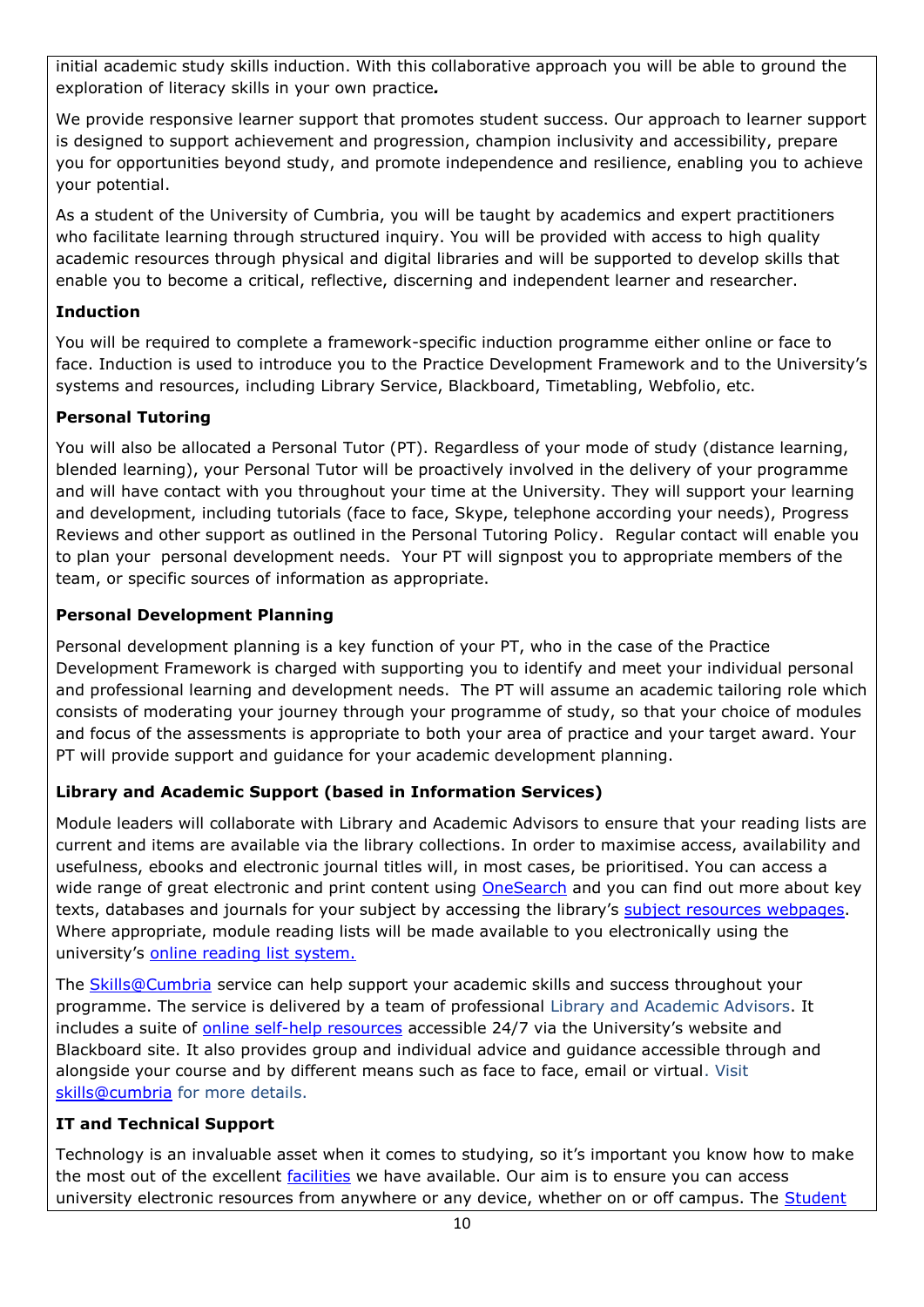[Hub](https://universityofcumbria.mydaycloud.com/dashboard/allsorts) is your one-stop gateway to all university systems, Outlook email, and OneDrive.

Whether you consider yourself a computer expert or you're not confident about your IT skills, we're always around to ensure you get the level of support you need. We have a wealth of information and support available on the [website](https://my.cumbria.ac.uk/Student-Life/it-media/) and have a dedicated IT Service Desk where you can talk to someone by phone or log your question online from anywhere, at any time.

## **Staff and Student Services**

Staff and Student Services offer a wide range of support, including: careers and employability, financial help, counselling, health and wellbeing and support for disabled students and those with specific learning requirements. We know that you want to get the most out of your programme, make the best use of your time and find or continue in the career you always dreamed of. Access university support and facilities easily and quickly via the [website](https://my.cumbria.ac.uk/) and/or via the Student Services guidance tile on the [Student Hub.](https://universityofcumbria.mydaycloud.com/dashboard/allsorts)

In addition to the range of guidance above, you have the opportunity to further develop your personal, academic and professional skills by taking part in a number of initiatives coordinated and delivered by professional services advisers:

## **Head Start Plus**

Head Start Plus is also an online skills development course, designed to support students who are about or who have just started study at level 5 or 6 ( $2<sup>nd</sup>$  and  $3<sup>rd</sup>$  year undergraduate). This course is particularly recommended to students who may not have studied at HE level for some time or who are transitioning into the higher HE levels. The course provides a useful refresh on academic skills and practice and an insight into the expectations of tutors at those levels.

This course is free and available via the Open Education Platform powered by Blackboard. To access the course, follow the link to<https://openeducation.blackboard.com/cumbria> and set-up a free account with Open Education. Once logged on, select the course free of charge and work through it at your own pace.

## **Mature Students' Events**

Whether it is a coffee morning, lunchtime gathering or a social event, there are events happening throughout the year to link you up with other mature students who will also be juggling a number of commitments alongside their studies.

## **Help is at Hand Events**

Keep a look out for these interactive events on campus around October and January. You are encouraged to attend these as they showcase the range of support available here and gives you the opportunity to talk to people from Finance, Accommodation, the Students' Union, the Wellbeing and Disability Team etc.

## **Career Ahead**

Career Ahead is the University's Employability Award, which gives students the opportunity to make their graduate CV stand out. Based on what employers look for in an ideal candidate, this award works with students to identify any gaps in their skill set, reflect on their experiences and develop further skills. The University of Cumbria's employability award is split into three stages: Bronze, Silver and Gold, with a further Career Ahead + Platinum level. Students' engagement in extra curricula activities such as volunteering, part-time work, project and charity work and peer mentoring are recognised within Career Ahead. To find out more or to register, email [careerahead@cumbria.ac.uk.](mailto:careerahead@cumbria.ac.uk)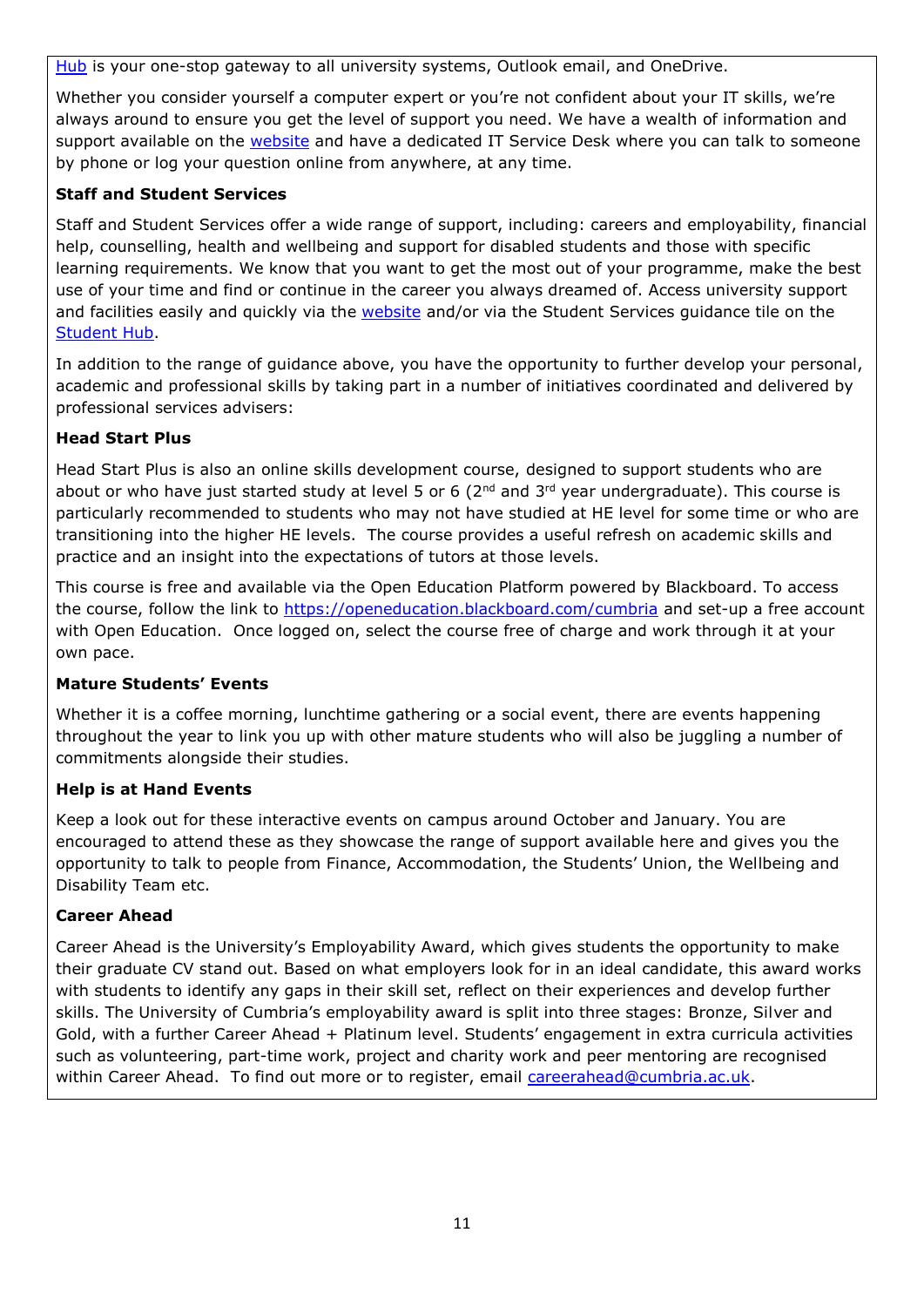| <b>Programme Curriculum Map</b>                                                                                         |                       |                                                                    |                               |                          |                                       |
|-------------------------------------------------------------------------------------------------------------------------|-----------------------|--------------------------------------------------------------------|-------------------------------|--------------------------|---------------------------------------|
| <b>Academic</b><br><b>Level</b>                                                                                         | <b>Module</b><br>Code | <b>Module Title</b>                                                | <b>Credits</b>                | <b>Module</b><br>Status* | <b>Programme Outcomes</b><br>achieved |
| 6                                                                                                                       | <b>HCPD6050</b>       | Consultation and Physical Examination: Health<br>Assessment Skills | 20                            | Core                     | K1, K2, K3,<br>S1, S2, S3, S4         |
| 6<br>40<br><b>HCPD6053</b><br>Clinical Judgement and Decision Making<br>Core                                            |                       |                                                                    | K1, K2, K3,<br>S1, S2, S3, S4 |                          |                                       |
| <b>Notes</b>                                                                                                            |                       |                                                                    |                               |                          |                                       |
| This programme operates in accordance with the University's Academic Regulations and Academic Procedures and Processes. |                       |                                                                    |                               |                          |                                       |
| Module pass mark: 40% (Undergraduate)                                                                                   |                       |                                                                    |                               |                          |                                       |
| A failed student will not be permitted to re-register on the same programme.                                            |                       |                                                                    |                               |                          |                                       |

| * Key to Module Statuses   |                                                                                                                                                                                                                                                                                                                  |  |
|----------------------------|------------------------------------------------------------------------------------------------------------------------------------------------------------------------------------------------------------------------------------------------------------------------------------------------------------------|--|
| Core Modules               | Must be taken and must be successfully passed                                                                                                                                                                                                                                                                    |  |
| <b>Compulsory Modules</b>  | Must be taken although it may possible to condone/compensate as a marginal fail (within the limits set out in the Academic<br>Regulations and provided that all core or pass/fail elements of module assessment have been passed)                                                                                |  |
| <b>Optional Modules</b>    | Are a set of modules from which you will be required to choose a set number to study. Once chosen, it may possible to<br>condone/compensate as a marginal fail (within the limits set out in the Academic Regulations and provided that all core or<br>pass/fail elements of module assessment have been passed) |  |
| <b>Qualificatory Units</b> | These are non- credit-bearing pass/fail components that are used to satisfy relevant professional, statutory or regulatory body<br>professional requirements that are associated with the programme                                                                                                              |  |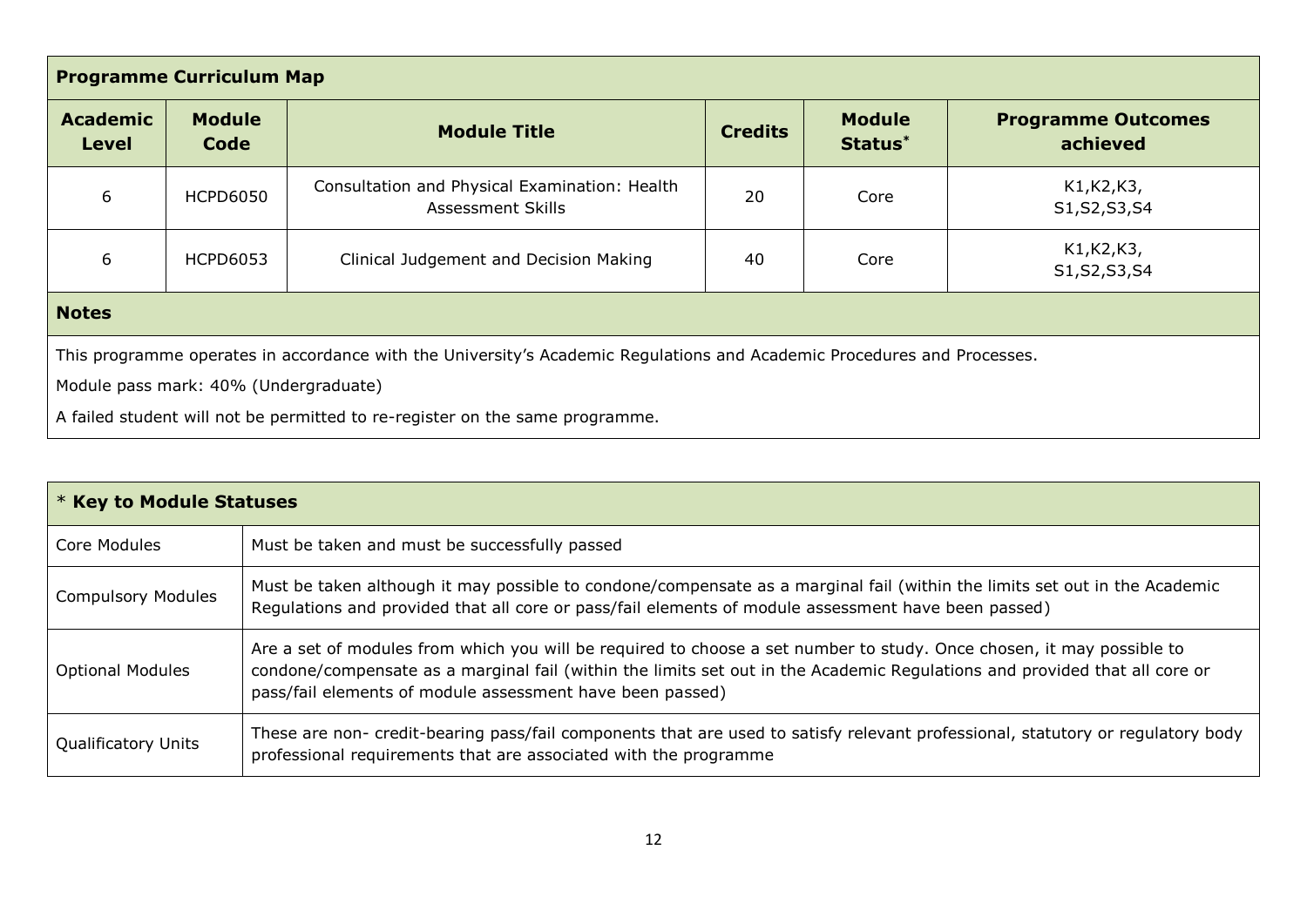# **Programme Delivery Structure: Part-Time Examples**

20 credit modules are timetabled to run over a 12-week period, starting in September (Autumn Semester), January (Spring Semester) and April (Extended Semester). You have the option to vary your pace of study and to complete the modules within a 1-year period.

| <b>September intake</b>                                                                                                                                    |                                                                    |                                                                                                                                                                                     |                                                                               |                                                            |
|------------------------------------------------------------------------------------------------------------------------------------------------------------|--------------------------------------------------------------------|-------------------------------------------------------------------------------------------------------------------------------------------------------------------------------------|-------------------------------------------------------------------------------|------------------------------------------------------------|
| <b>Module</b><br>Code                                                                                                                                      | <b>Module Title</b>                                                | <b>Delivery Pattern</b>                                                                                                                                                             | <b>Method(s) of Assessment</b>                                                | <b>Approximate</b><br><b>Assessment</b><br><b>Deadline</b> |
| <b>HCPD6050</b>                                                                                                                                            | Consultation and Physical Examination: Health<br>Assessment Skills | Autumn Semester and<br><b>Spring Semester</b><br>(September to March) -<br>This module is run over 2<br>semesters to incorporate<br>the practical skills<br>competency requirements | Written assignment; and<br>Completion of practice<br>competency profile       | March                                                      |
| <b>HCPD6053</b>                                                                                                                                            | Clinical Judgement and Decision Making                             | Spring Semester and<br><b>Extended Semester</b><br>(January to July)                                                                                                                | Written assignment; and<br>Set exercise (problem-based<br>learning scenarios) | July                                                       |
| Students exiting at this point with 60 credits including all core modules would receive a UADip Enhanced Health<br><b>Assessment: Practice Development</b> |                                                                    |                                                                                                                                                                                     |                                                                               |                                                            |

|  |  | <b>January intake</b> |
|--|--|-----------------------|
|--|--|-----------------------|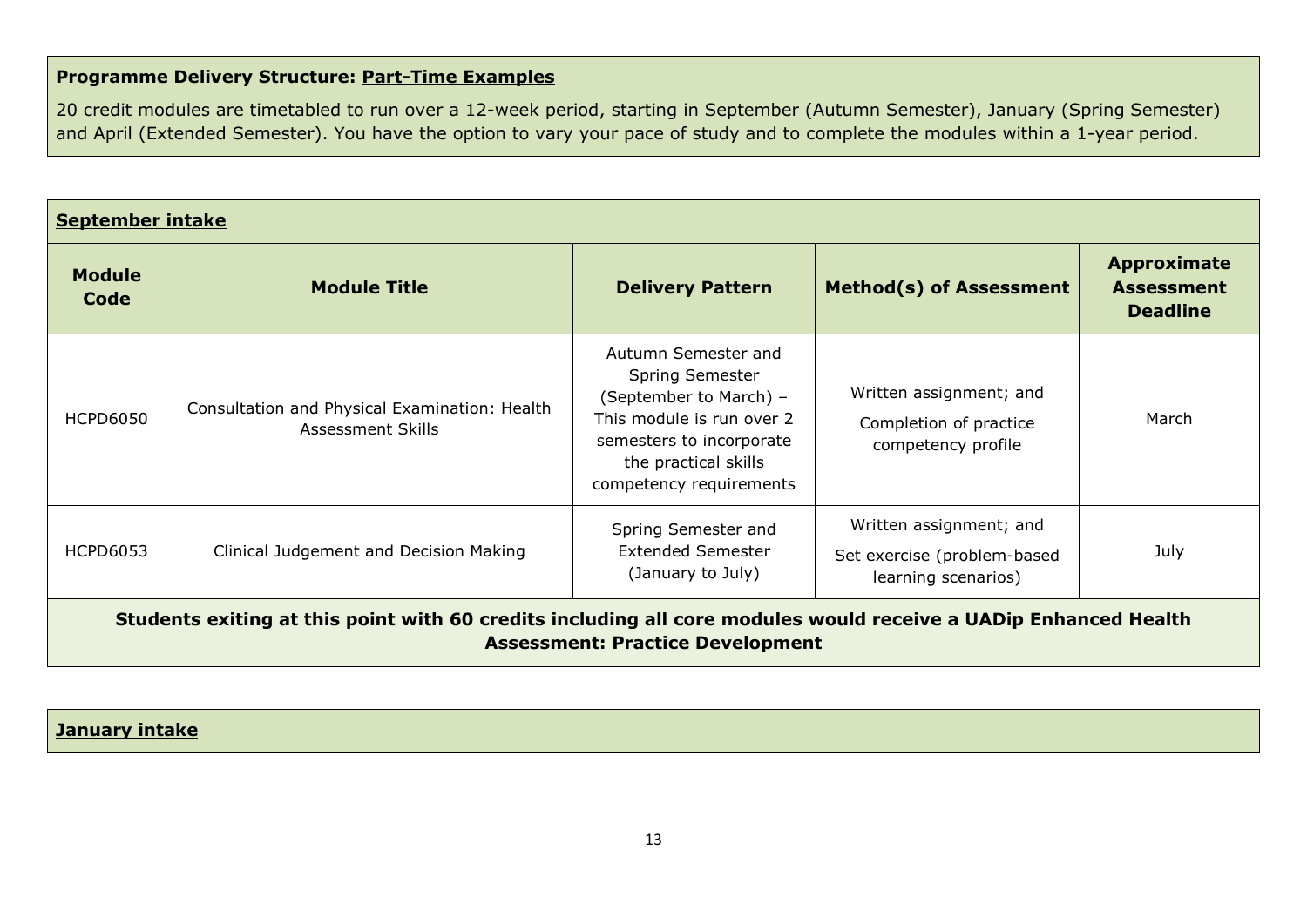| <b>Module</b><br>Code                                                                                                                                      | <b>Module Title</b>                                                | <b>Delivery Pattern</b>                                                                                                                                                                    | <b>Method(s) of Assessment</b>                                                | Approximate<br><b>Assessment</b><br><b>Deadline</b> |
|------------------------------------------------------------------------------------------------------------------------------------------------------------|--------------------------------------------------------------------|--------------------------------------------------------------------------------------------------------------------------------------------------------------------------------------------|-------------------------------------------------------------------------------|-----------------------------------------------------|
| <b>HCPD6050</b>                                                                                                                                            | Consultation and Physical Examination: Health<br>Assessment Skills | Spring Semester and<br><b>Extended Semester</b><br>(January to July) - Year 1.<br>This module is run over 2<br>semesters to incorporate<br>the practical skills<br>competency requirements | Written assignment; and<br>Completion of practice<br>competency profile       | July - Year 1                                       |
| <b>HCPD6053</b>                                                                                                                                            | Clinical Judgement and Decision Making                             | Spring Semester and<br><b>Extended Semester</b><br>(January to July) - Year 2.<br>The following year after<br>completion of the<br>Consultation module                                     | Written assignment; and<br>Set exercise (problem-based<br>learning scenarios) | July - Year 2                                       |
| Students exiting at this point with 60 credits including all core modules would receive a UADip Enhanced Health<br><b>Assessment: Practice Development</b> |                                                                    |                                                                                                                                                                                            |                                                                               |                                                     |